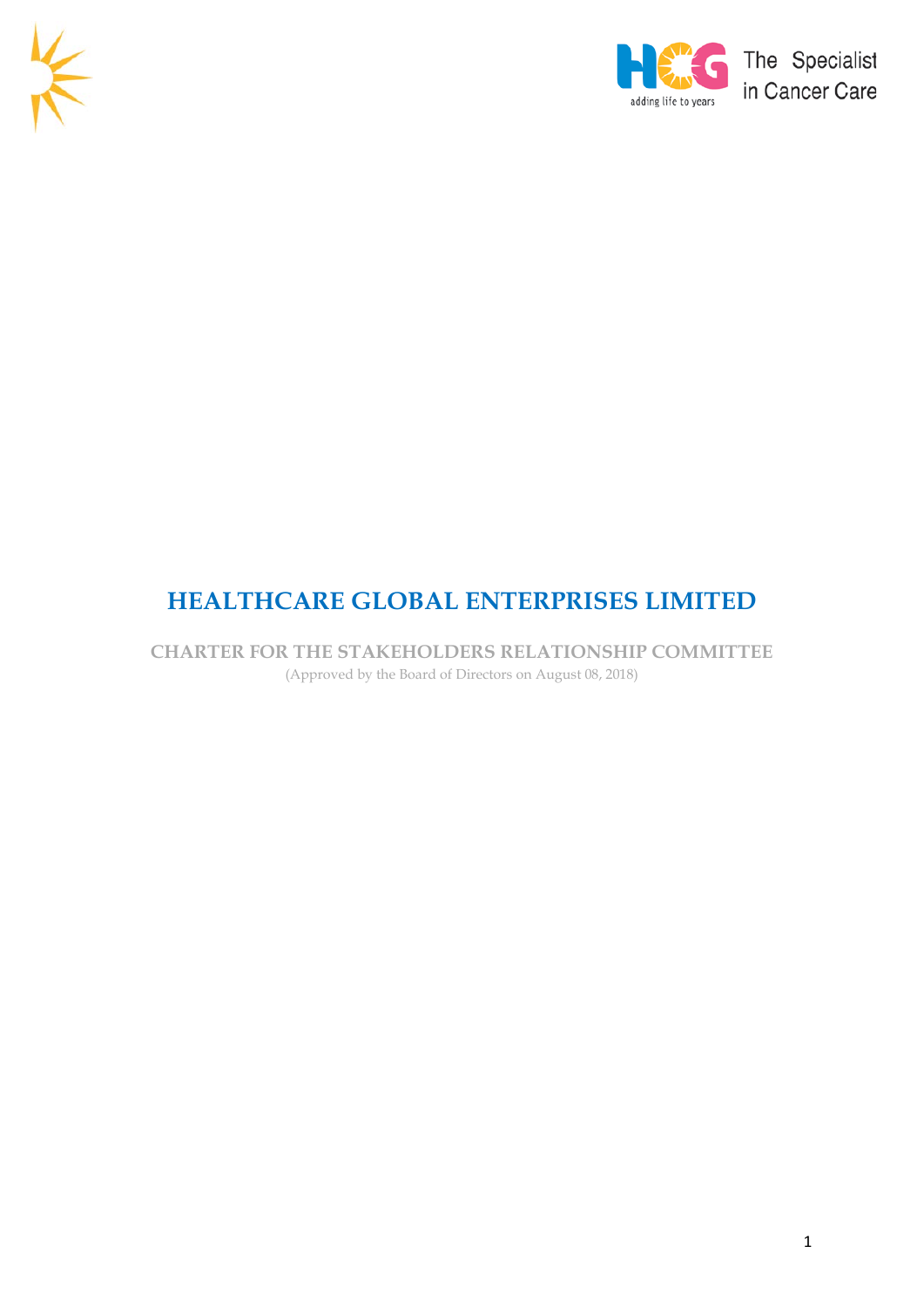



## **1. INTORDUCTION AND PURPOSE:**

The purpose of the Stakeholders Relationship Committee ("**the Committee**") of the Board of Directors ("**the Board"**) of HealthCare Global Enterprises Limited (**"the Company"**) shall be to assist the Board and the Company to oversee the existing redressal mechanisms in relation to Stakeholders of the Company. The term "**Stakeholder**" shall include shareholders, debenture holders and other security holders.

The composition, role, review of information, power, etc., of the Committee is in accordance with the provisions of Section 178 of the Companies Act, 2013 and Regulation 20 read with Part D of the Schedule II of the Securities Exchange Board of India (Listing Obligations and Disclosure Requirements) Regulations, 2015.

The purpose and responsibilities of the Committee shall include such other items/matters prescribed under applicable laws or prescribed by the Board in compliance with applicable law, from time to time.

#### **2. MEMBERSHIP & COMPOSITION:**

The Committee shall be appointed by and will serve at the discretion of the Board. The Chairperson of the Committee shall be a Non-Executive Director and such other members as may be decided by the Board from time to time.

The members of the Committee are as follows:

| Sl No | <b>Name of the Member</b> | <b>Designation</b> |
|-------|---------------------------|--------------------|
|       | Mr Amit Soni*             | Chairman           |
|       | Dr B. S. Ajaikumar        | Member             |
|       | Mrs. Bhushani Kumar       | Member             |

\* Appointed as a Member of the Committee on July 28, 2020

The Company Secretary of the Company shall act as the secretary of the Committee.

The Board shall have the power to make any change(s) in the constitution of the Committee.

#### **3. QUORUM:**

3.1 The quorum shall be either two members or one-third of the members of the Stakeholders Relationship Committee, whichever is greater;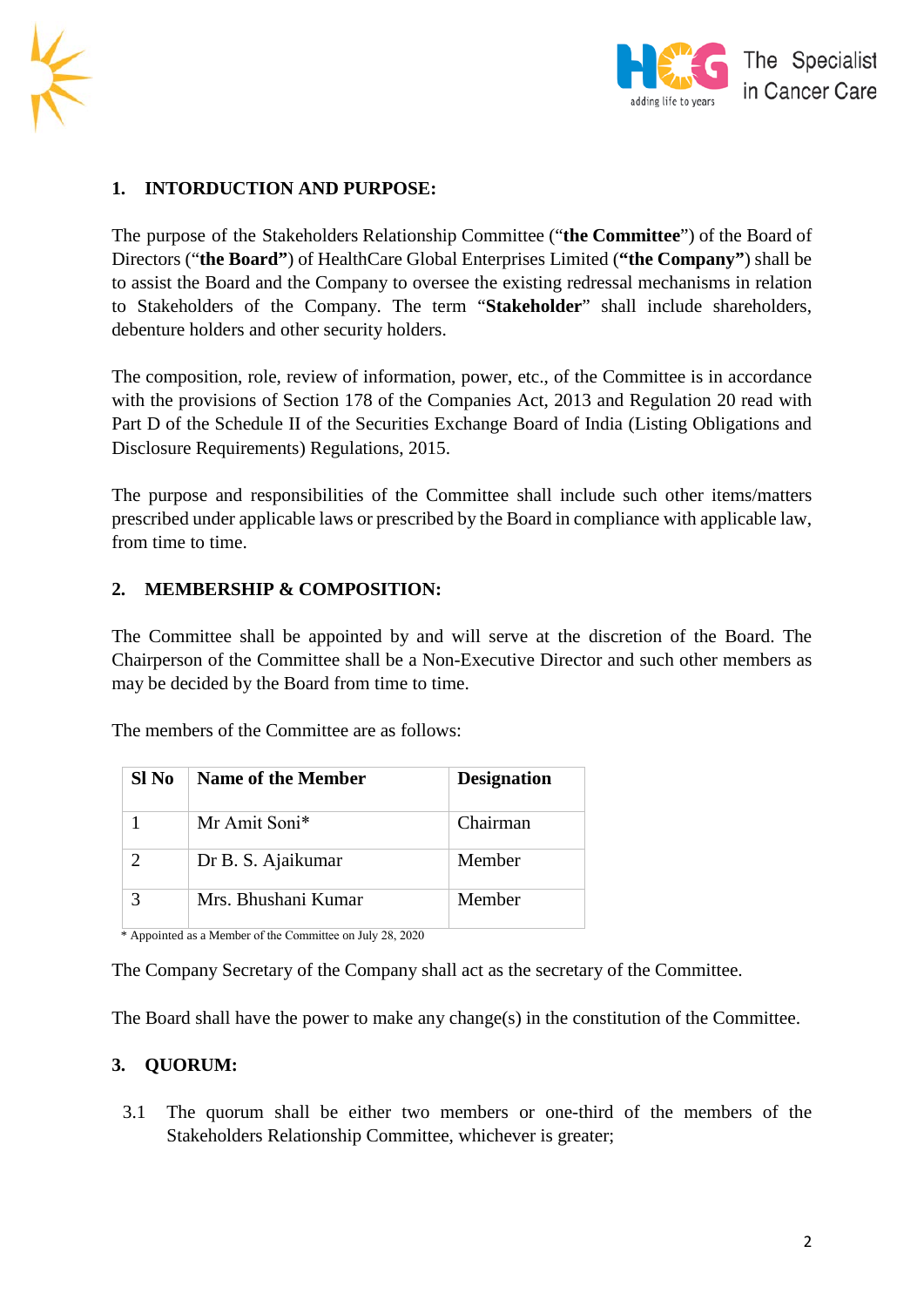



3.2 A duly convened meeting of the Committee of the Company at which the requisite quorum is present, shall be competent to exercise all or any of the authorities, power and discretion vested in the Committee.

## **4. MEETINGS**

- 4.1 The Committee shall convene its meetings at least twice in a year with additional meetings at the discretion of the Members, either in person or through Video Conferencing mode as it deems necessary, appropriate and advisable, to review and ensure that all investor queries/ requests and grievances are redressed within a period of 7-10 days from the date of receipt of the same.
- 4.2 The meetings shall follow the procedures concerning meeting of the Board of Directors to the extent applicable.
- 4.3 The Committee shall regularly report on its work to the Board. The report shall include at least a summary of the matters addressed and the measures taken by the Committee.
- 4.4 The Committee may invite such of the executives, as it considers appropriate, to be present at the meetings.

#### **5. RESOLUTIONS AND MINUTES:**

- 5.1 The Committee, in case of urgent business may pass the resolution by circulation.
- 5.2 Draft resolutions shall be circulated to the members of the Committee by the Company Secretary or any other person authorised by him/her, together with the necessary papers, individually to all the Members including Interested Director through any valid mode.
- 5.3 Resolutions passed by circulation shall be noted at the next meeting of the Committee as well as Board.
- 5.4 Draft minutes of the Stakeholders Relationship Committee Meeting shall be duly circulated within 15 days from the conclusion of the meeting to the members of the Committee for their comments.
- 5.5 The Members, whether present or not shall communicate their comments, If any, in writing within 7 days from the date of circulation of draft minutes.
- 5.6 Minutes shall be entered in the Minutes Book within 30 days from the date of conclusion of the meeting.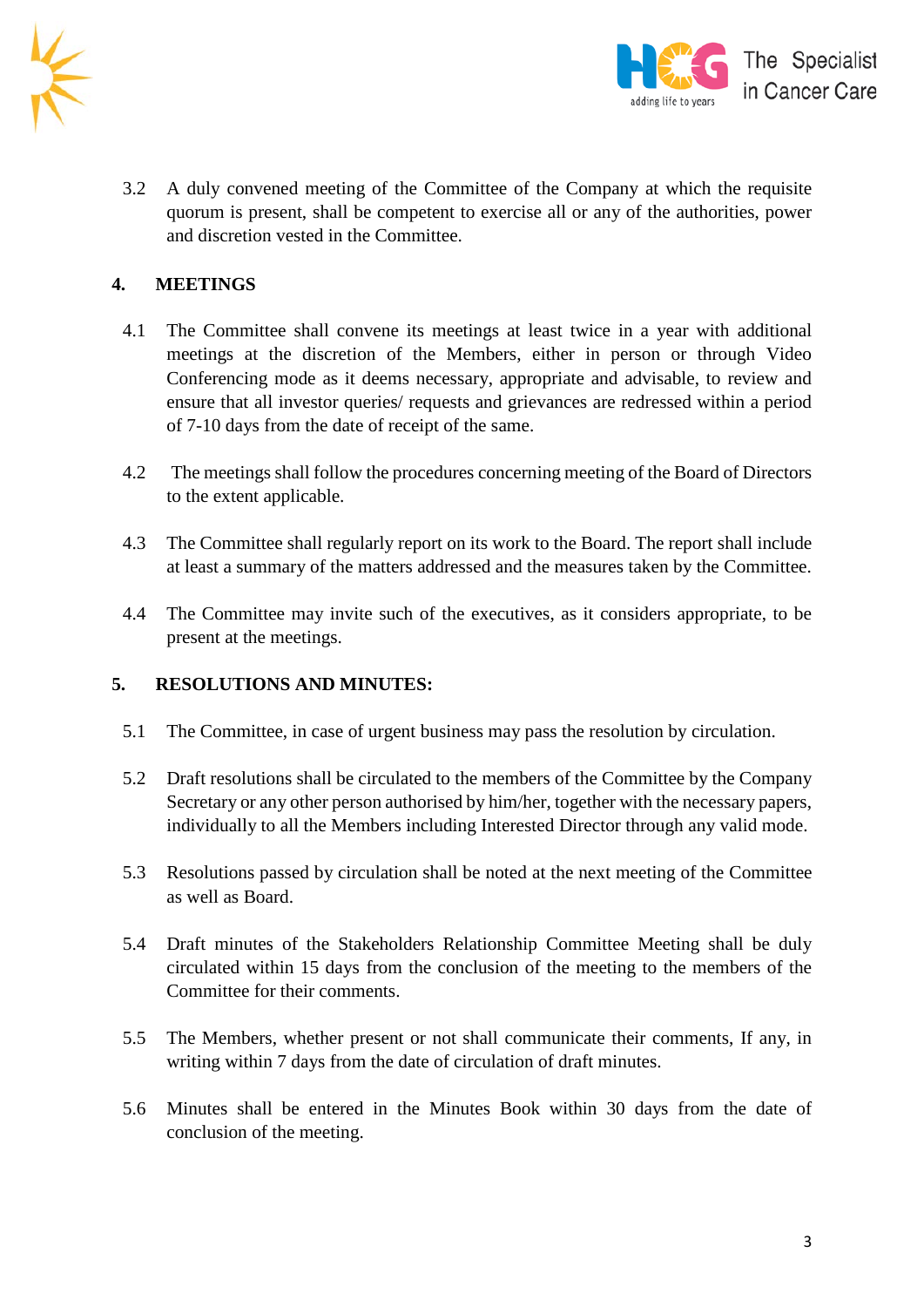



- 5.7 Minutes of the meeting shall be signed and dated by the Chairman of the Meeting or by the Chairman of the next meeting.
- 5.8 Signed copy of the minutes shall be circulated to all the members within 15 days after the minutes are signed duly certified by Company Secretary or where there is no Company Secretary, by any Director authorized by Committee.
- 5.9 The Company Secretary will maintain minutes of its meetings, which will be submitted to the Board for noting.

#### **6. RESPONSIBILITIES AND AUTHORITY:**

The Committee shall:

- 6.1 consider and oversee the implementation of the objectives stated in this Charter;
- 6.2 resolve the grievances of the security holders of the Company including complaints related to transfer/transmission of shares, non-receipt of annual report, non-receipt of declared dividends, issue of new/duplicate certificates, general meetings, etc.
- 6.3 approve issue of duplicate certificates and new certificates on split / consolidation / renewal etc.,
- 6.4 approve transfer/transmission, dematerialization and rematerialization of equity shares in a timely manner;
- 6.5 monitor and review the performance and service standards of the Registrar and Share Transfer Agents of the Company and provides continuous guidance to improve the service levels for investors;
- 6.6 review of cases for refusal of transfer / transmission of shares and debentures;
- 6.7 advice, guide and oversee the activities of the internal investor relations department;
- 6.8 review movement in shareholdings and ownership structure;
- 6.9 review of measures taken for effective exercise of voting rights by the shareholders.
- 6.10 review of the various measures and initiatives taken by the listed entity for reducing the quantum of unclaimed dividends and ensuring timely receipt of dividend warrants / Annual Reports / statutory notices by the shareholders of the company.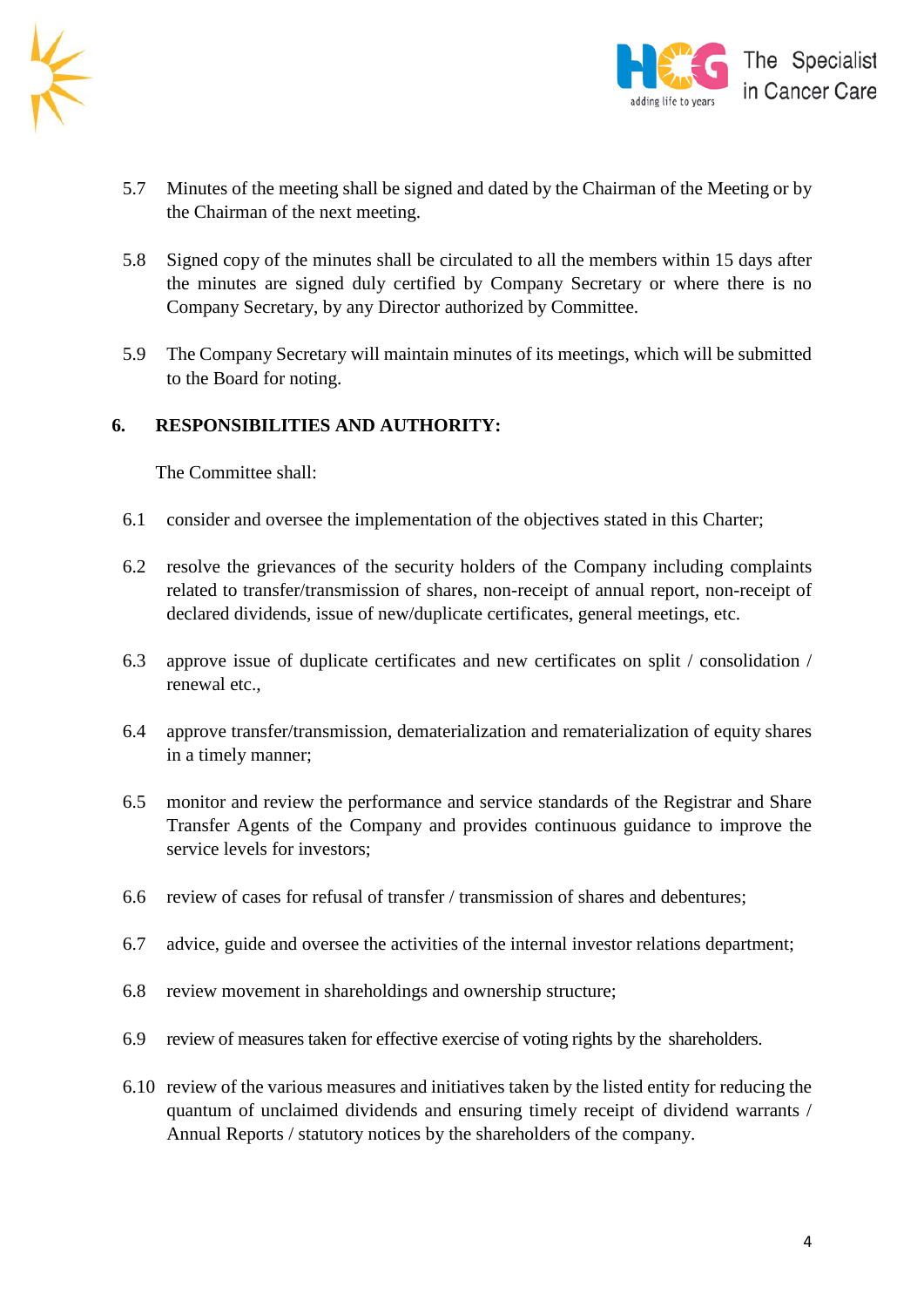



- 6.11 monitor and review any investor complaints received by the Company or through SEBI, SCORES (**S**ebi **CO**mplaints **RE**dress **S**ystem) and ensure its timely and speedy resolution, in consultation with the Company Secretary and Compliance officer and RTA of the Company;
- 6.12 perform any other function as required under the (i) Regulations of the Securities and Exchange Board of India (Listing Obligation & Disclosure Requirements) Regulations, 2015 (ii) The Companies Act, 2013 and Rules framed thereunder (iii) the equity listing agreement entered into between the Company and the Stock exchanges on which its equity shares are listed (iv) by the Board and (v) any other SEBI Regulations or any other applicable law, as amended from time to time;
- 6.13 perform and review investor satisfaction surveys;
- 6.14 consult with other committees of the Board, if required, while discharging its responsibilities;
- 6.15 monitor and review on an annual basis the Company's performance in dealing with Stakeholder grievances;
- 6.16 have access to any internal information necessary to fulfil its role;
- 6.17 have authority to obtain advice and assistance from internal or external legal, accounting or other advisors; and
- 6.18 have authority to further delegate all or any of the power to any other employee(s), officer(s), representative(s), consultant(s), professional(s), or agent(s) as it deems necessary.

#### **7. ANNUAL GENERAL MEETING:**

The Chairperson of the Committee or, in his absence, any other member of the Committee authorised by him in this behalf shall attend General Meetings of the Company.

#### **8. REPORT**

The Committee shall report to the Board at its next Board meeting, which will be incorporated as a part of the minutes of the Board of Directors meeting.

#### **9. DISCLOSURE REQUIREMENT:**

The Committee charter should be published on the Company's website and in the Annual Report once every three years and also whenever any significant amendment is made to the charter.